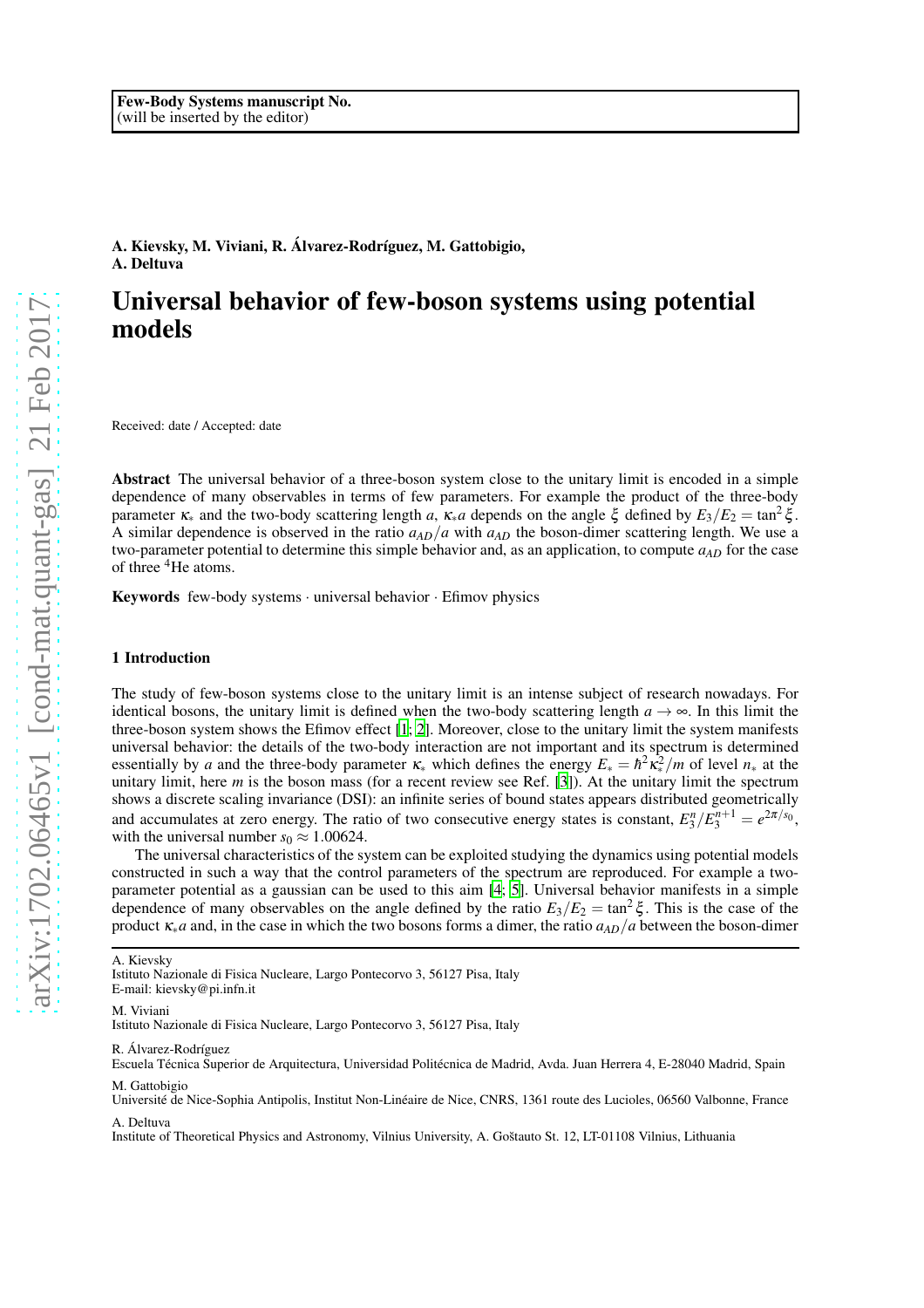scattering length  $a_{AD}$  and the two-body scattering length *a*. These relations are exactly fulfilled in the zerorange limit and, as we will show, range corrections can be introduced using the potential models. In fact the gaussian potentials can be used to determine the dependence on the angle ξ of the observables defined above. The first one, <sup>κ</sup>∗*a*, is used to define the gaussian level function [\[4](#page-3-3)]. Moreover a gaussian potential verifying  $E_3/E_2 = \tan^2 \xi$  can be used to compute the ratio  $a_{AD}/a$  at that angle. After introducing range corrections we compute this ratio and, as an application, we determine  $a_{AD}$  for the case of a system composed by three <sup>4</sup>He atoms.

#### 2 The gaussian level function

In the case of a zero-range interaction the  $L = 0$  spectrum of three bosons is determined by the Efimov radial law

<span id="page-1-1"></span>
$$
E_3^n / (\hbar^2 / ma^2) = \tan^2 \xi_n,
$$
 (1)

$$
\kappa_* a = e^{(n-n^*)\pi/s_0} \frac{e^{-\Delta(\xi)/2s_0}}{\cos \xi}.
$$
 (2)

where *a* is the two-body scattering length and  $E_3^n$  is the energy of level *n*. The binding momentum  $\kappa_*$  gives the energy of the system at the unitary limit. The spectrum is determined by the knowledge of the universal function  $\Delta(\xi)$  which is equal for all levels (a parametrization of the universal function is given in [\[3](#page-3-2)]). In fact knowing one energy value the complete spectrum is determined. The zero-range theory is not always sufficiently accurate to describe real systems and range corrections have to be introduced at some level. Since close to the unitary limit the details of the interaction are not important, it is possible to construct a potential model in order to capture the essential ingredients of the dynamics. Following this strategy a minimal information that preserves universal behavior is encoded in the effective range expansion for two particles,  $k \cot \delta = -1/a + r_{\text{eff}} k^2/2$ . With  $k$  the relative momentum and  $r_{\text{eff}}$  the effective range. At low energies this perturbative expansion is well fulfilled and, in the case of shallow states, it can be extended to negative energies relating  $a$ ,  $r_{\text{eff}}$  and the two-body energy  $E_2$ :

$$
\frac{1}{a_B} = \frac{1}{a} + \frac{r_{\text{eff}}}{2a_B^2} \tag{3}
$$

where we have introduced the energy length from the relation  $E_2 = \hbar^2 / ma_B^2$ . Therefore a two-parameter potential describing  $E_2$  and *a* will also describe  $r_{\text{eff}}$ . Accordingly we define a local and a non local gaussian potential

<span id="page-1-0"></span>
$$
V^{L}(r) = -V_0^{L} e^{-r^2/r_0^2} \tag{4}
$$

$$
V^{NL}(k,k') = -V_0^{NL}e^{-k^2/k_0^2}e^{-k^2/k_0^2} \t{,} \t(5)
$$

with the strengths  $V_0^L$ ,  $V_0^{NL}$  and the ranges  $r_0$ ,  $k_0^{-1}$  determined to describe particular values of *a* and  $E_2$  of a two-boson system. If these values are experimental values we call this set of values a physical point. Once this point is fixed the strength of the potential can be varied to reach the unitary limit. With the potentials defined above the lengths, momenta and energies scale with  $r_0$ ,  $k_0$  and  $\hbar^2/mr_0^2$  (or  $\hbar^2k_0^2/m$ ), respectively. Therefore the local gaussian (LG) and the nonlocal gaussian (NLG) potentials define a particular path to the unitary limit that encompasses all the local and nonlocal gassian potentials. In particular, for the ground state, the values of the effective range and strength at unitary are  $r_{\text{eff}} = 1.43522r_0$  and  $\lambda V_0^L = 2.6840\hbar^2/mr_0^2$  (local gaussian) and  $r_{\text{eff}} = 3.19154/k_0$  and  $\lambda V_0^L = 0.126987\hbar^2 k_0^2/m$  (nonlocal gaussian).

The potentials defined in Eqs. $(4,5)$  can be used to describe the three-boson system close to the unitary limit. The Efimov law of Eq.[\(2\)](#page-1-1) suggests the following representation of the gaussian  $L = 0$  spectrum of three-bosons

$$
E_3^n/E_2 = \tan^2 \xi_n,\tag{6}
$$

$$
\kappa_*^n a_B = \frac{e^{-\Delta_n(\xi)/2s_0}}{\cos \xi}.
$$
\n(7)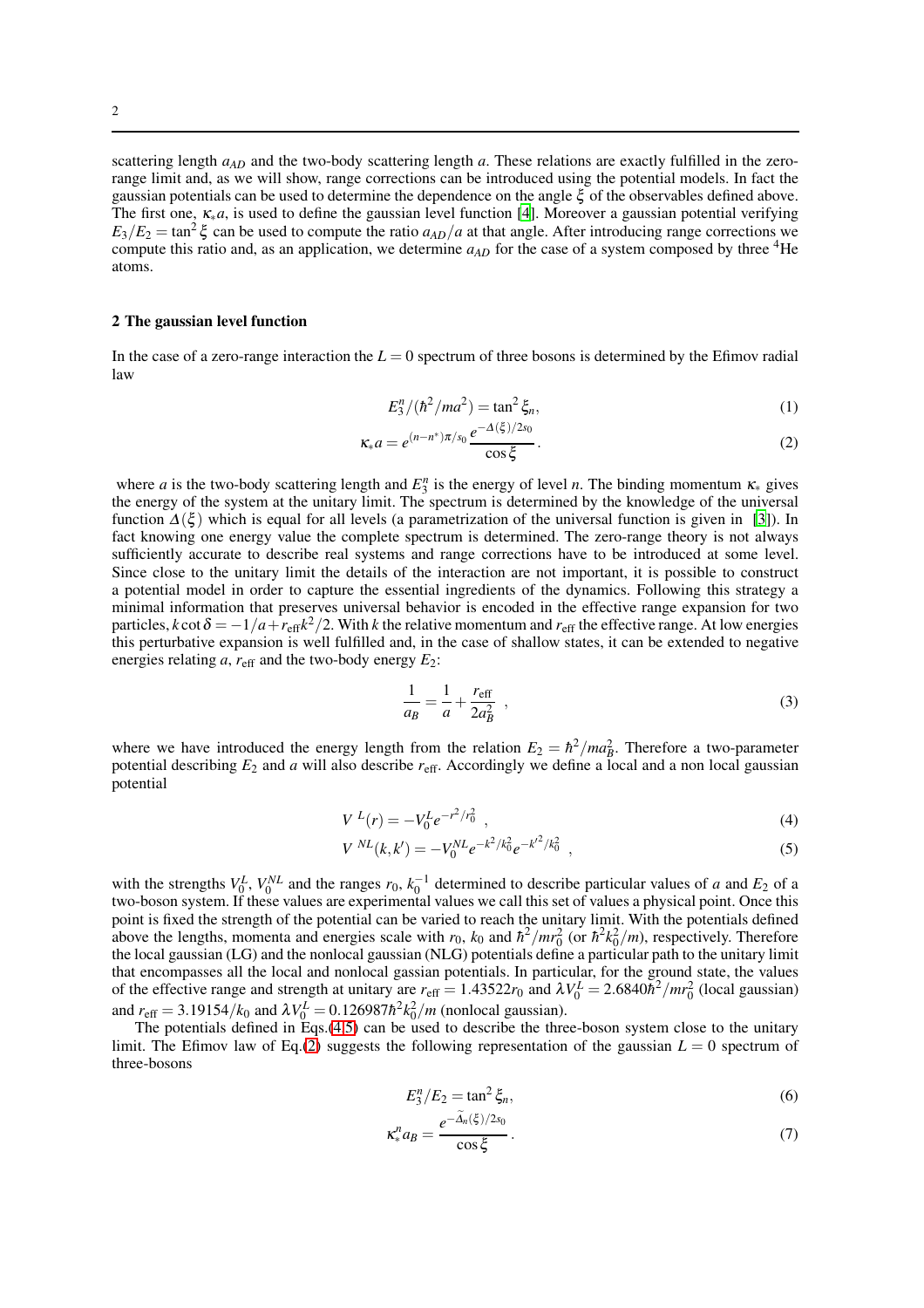where  $\kappa_*^n$  defines the energy of level *n* at the unitary limit,  $E_*^n = \hbar^2(\kappa_*^n)^2/m$ , and the gaussian level function is defined as

$$
\widetilde{\Delta}_n = s_0 \ln \left( \frac{E_3^n + E_2}{E_*^n} \right) \quad . \tag{8}
$$

The scaling properties of the gaussian potentials are such that the level function is the same for all local gaussian and for all nonlocal gaussian, being the local and nonlocal level functions slightly different for the ground state level *n* = 0. As *n* > 0 both level functions tend to be equal and tend to the zero-range function,  $\tilde{\Delta}_n \to \Delta$ . This behavior is show in Fig.1 in which the LG and NLG level functions  $\widetilde{\Delta}_n(\xi)$  are shown for the ground and first excited state levels  $n = 0, 1$ . The universal zero-range function is shown as well and completely overlap with the NLG level function calculated for the third excited state  $\tilde{\Lambda}_3(\xi)$ . In particular the ground state level function  $\widetilde{\Delta}_0(\xi)$  incorporate range corrections and can be used to determine the corresponding three-body parameter  $\kappa_*^0$  [\[4;](#page-3-3) [5](#page-3-4)].



Fig. 1 The LG and NLG level functions  $\tilde{\Delta}_n(\xi)$  are shown for the ground state and first excited state levels  $n = 0, 1$ . In the NLG case the third excited state ( $n = 3$ ) level function  $\tilde{\Delta}_3(\xi)$  (red circles) completely overlap with the zero-range universal function  $\Delta(\xi)$  (red solid curve).

We now discuss the  $\xi$  dependence of the ratio  $a_{AD}/a$ . As discussed by Efimov [\[6\]](#page-3-5) (see also Ref. [\[3](#page-3-2)]), in the zero-range limit, the ratio  $a_{AD}/a$  has the form

$$
\frac{a_{AD}}{a} = d_1 + d_2 \tan[s_0 \ln(\kappa_* a) + d_3]
$$
\n(9)